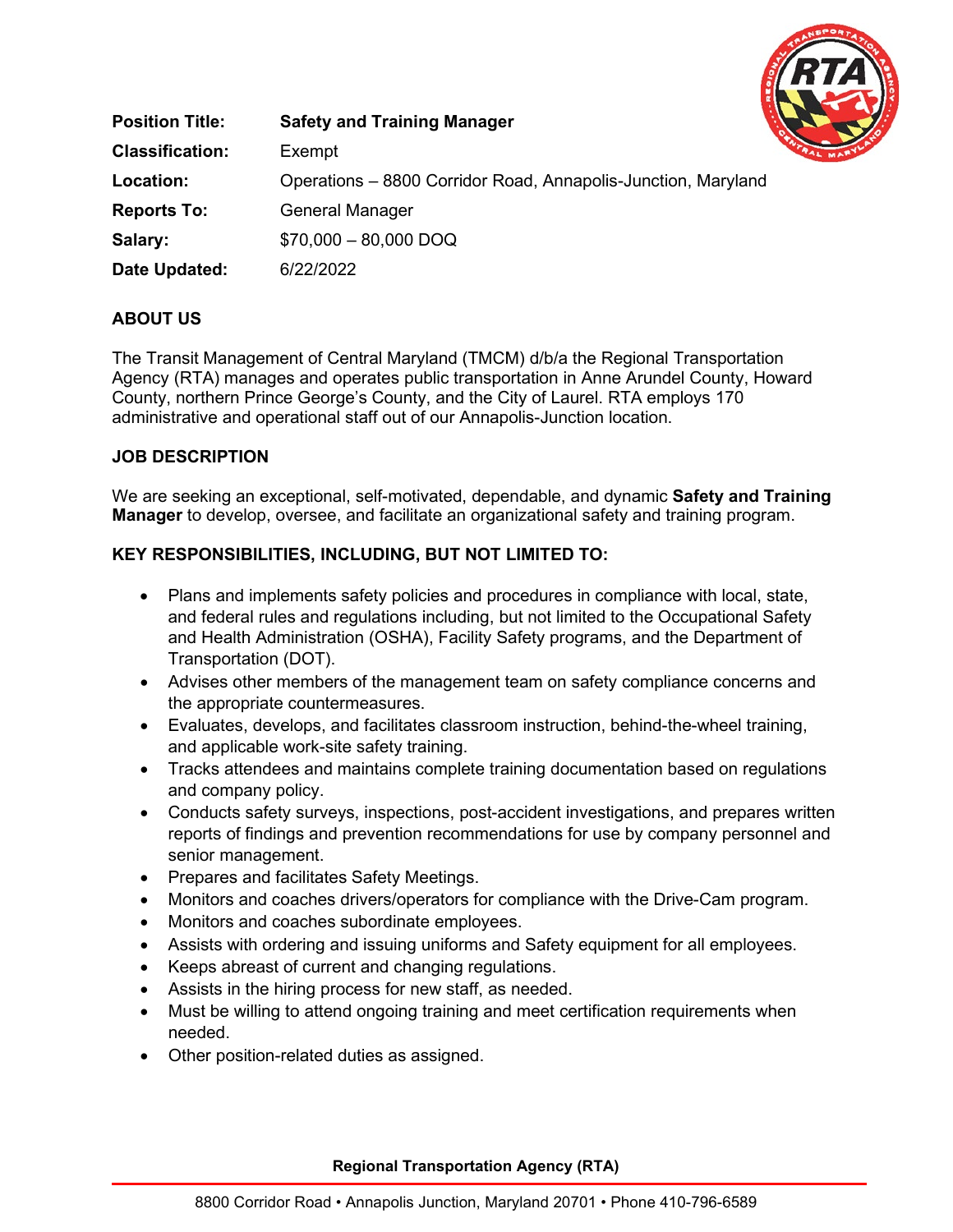

### **Knowledge, Skills and Abilities:**

- Demonstrates behaviors that are consistent with standards for professional and ethical conduct.
- Knowledge of Federal, State, and local rules and regulations regarding safety and environmental issues.
- Exceptional knowledge of Microsoft Word, Excel and PowerPoint.
- Ability to effectively prioritize tasks and manage time effectively.
- Excellent verbal, written, and relational communication skills.
- Demonstrated ability to effectively interact with employees of all levels, including drivers/operators, customers, senior management, client representatives, union officials, and the general public.
- Demonstrate regular and consistent attendance and punctuality.
- Must be able to work a varying schedule to accommodate all shifts as necessary.
- Ability to work in all environmental conditions.
- Ability to occasionally lift up to 50 lbs.
- Knowledge of current and future safety trends in the transit industry

## **QUALIFICATIONS:**

### **Minimum Qualifications:**

- Must possess and maintain a valid CDL (P endorsement with airbrakes) and DOT Medical Certificate
- Ability to move and operate a variety of passenger vehicles
- Bachelor's Degree in Occupational Safety & Health, Environmental, Engineering or Science; or a high school diploma or equivalent, with three (3) years of recent experience in the transit safety industry
- Experience administering an organizational safety program, complete with hands-on driver training and maintaining federal, state, and local compliance
- Previous supervisory experience
- Fluency in English

# **Physical Requirements & Working Conditions:**

While performing the duties of this job, the employee is frequently required to stand; walk; sit; use hands and fingers to touch or feel; and talk or hear; climb stairs and/or ladders. The employee is occasionally required to reach with hands and arms; climb or balance; and stoop, kneel, crouch, or crawl. The employee must occasionally lift and/or move up to 50 pounds. Specific vision abilities required by this job include close vision, distance vision, peripheral vision, depth perception, and ability to adjust focus.

This is not a bargaining unit position.